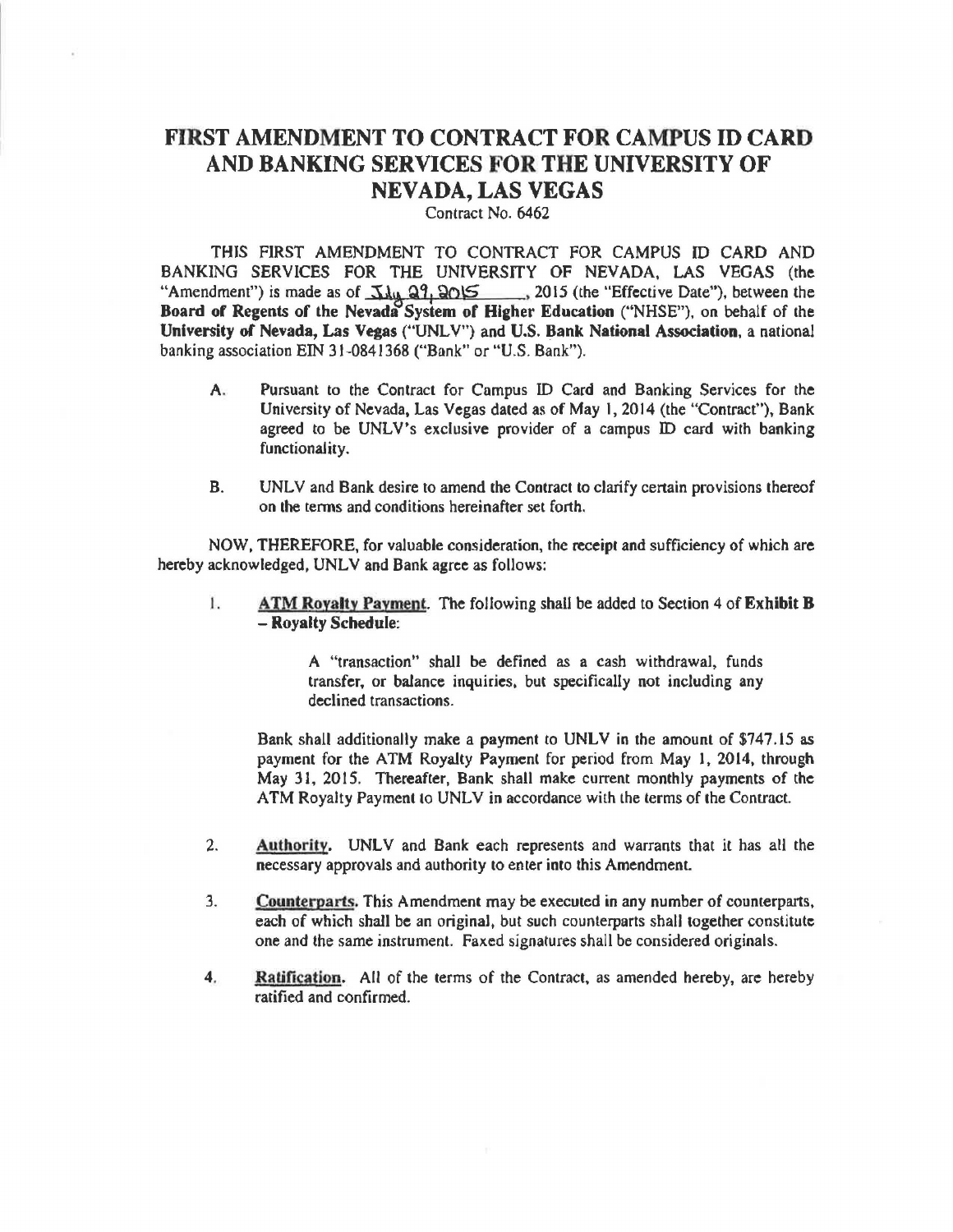*5.* **Defined Terms.** Unless otherwise stated, all capitalized words in this Amendment that are not normally capitalized shall have the meaning ascribed in the Contract.

*{remainder of page intentionally left blank}* 

 $\widehat{R}$  ).

 $\mathbf{r}_1$  ,  $\mathbf{r}_2$  ,  $\mathbf{r}_3$ 

 $\mathcal{D}(\mathcal{A})$